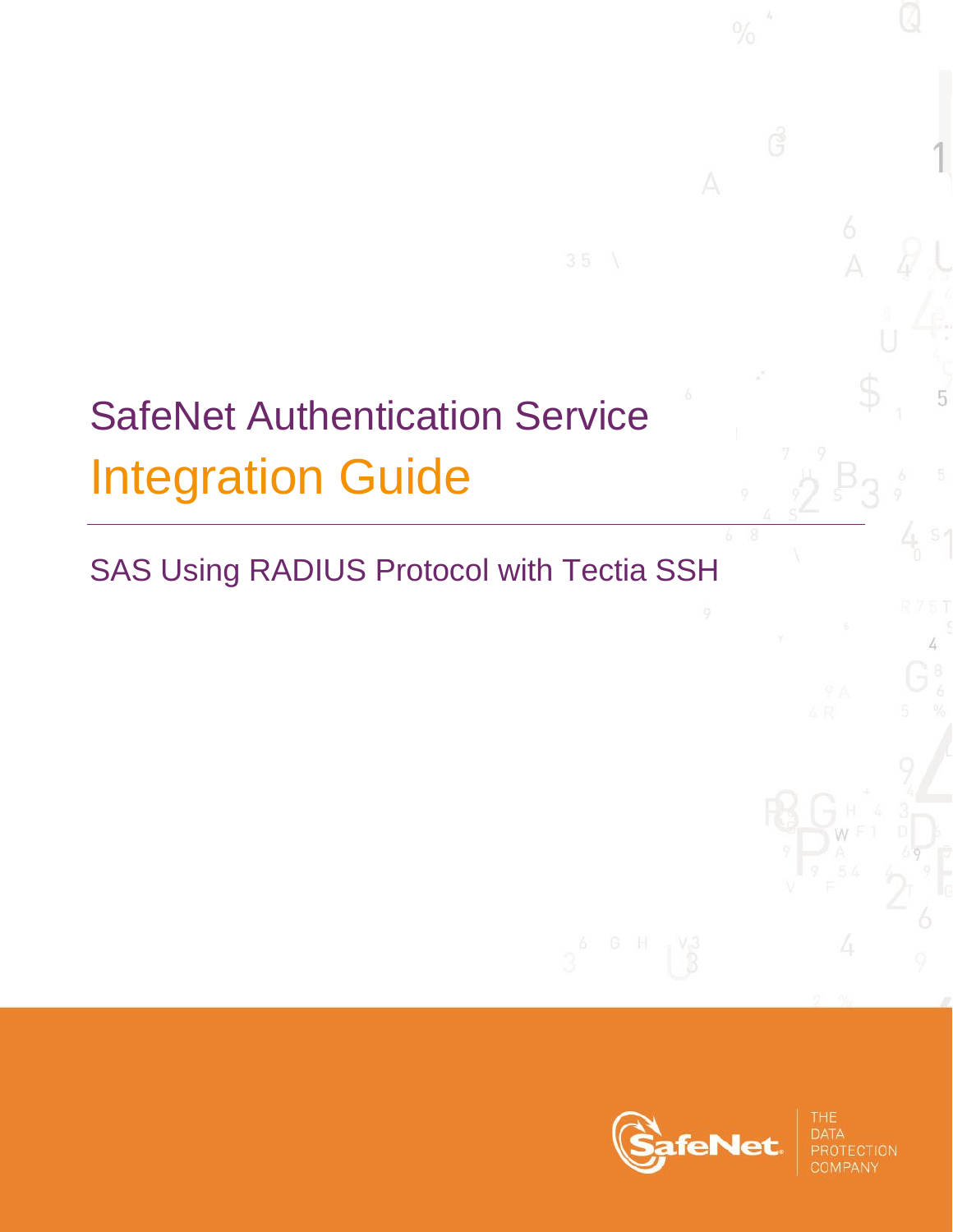#### **Document Information**

| <b>Document Part Number</b> | 007-012609-001, Rev. B |
|-----------------------------|------------------------|
| <b>Release Date</b>         | December 2014          |

#### **Trademarks**

All intellectual property is protected by copyright. All trademarks and product names used or referred to are the copyright of their respective owners. No part of this document may be reproduced, stored in a retrieval system or transmitted in any form or by any means, electronic, mechanical, chemical, photocopy, recording, or otherwise, without the prior written permission of SafeNet, Inc.

#### **Disclaimer**

SafeNet makes no representations or warranties with respect to the contents of this document and specifically disclaims any implied warranties of merchantability or fitness for any particular purpose. Furthermore, SafeNet reserves the right to revise this publication and to make changes from time to time in the content hereof without the obligation upon SafeNet to notify any person or organization of any such revisions or changes.

We have attempted to make these documents complete, accurate, and useful, but we cannot guarantee them to be perfect. When we discover errors or omissions, or they are brought to our attention, we endeavor to correct them in succeeding releases of the product.

SafeNet invites constructive comments on the contents of this document. These comments, together with your personal and/or company details, should be sent to the address or email below.

| <b>Contact Method</b> | <b>Contact Information</b>                                             |
|-----------------------|------------------------------------------------------------------------|
| Mail                  | SafeNet, Inc.<br>4690 Millennium Drive<br>Belcamp, Maryland 21017, USA |
| Email                 | TechPubs@safenet-inc.com                                               |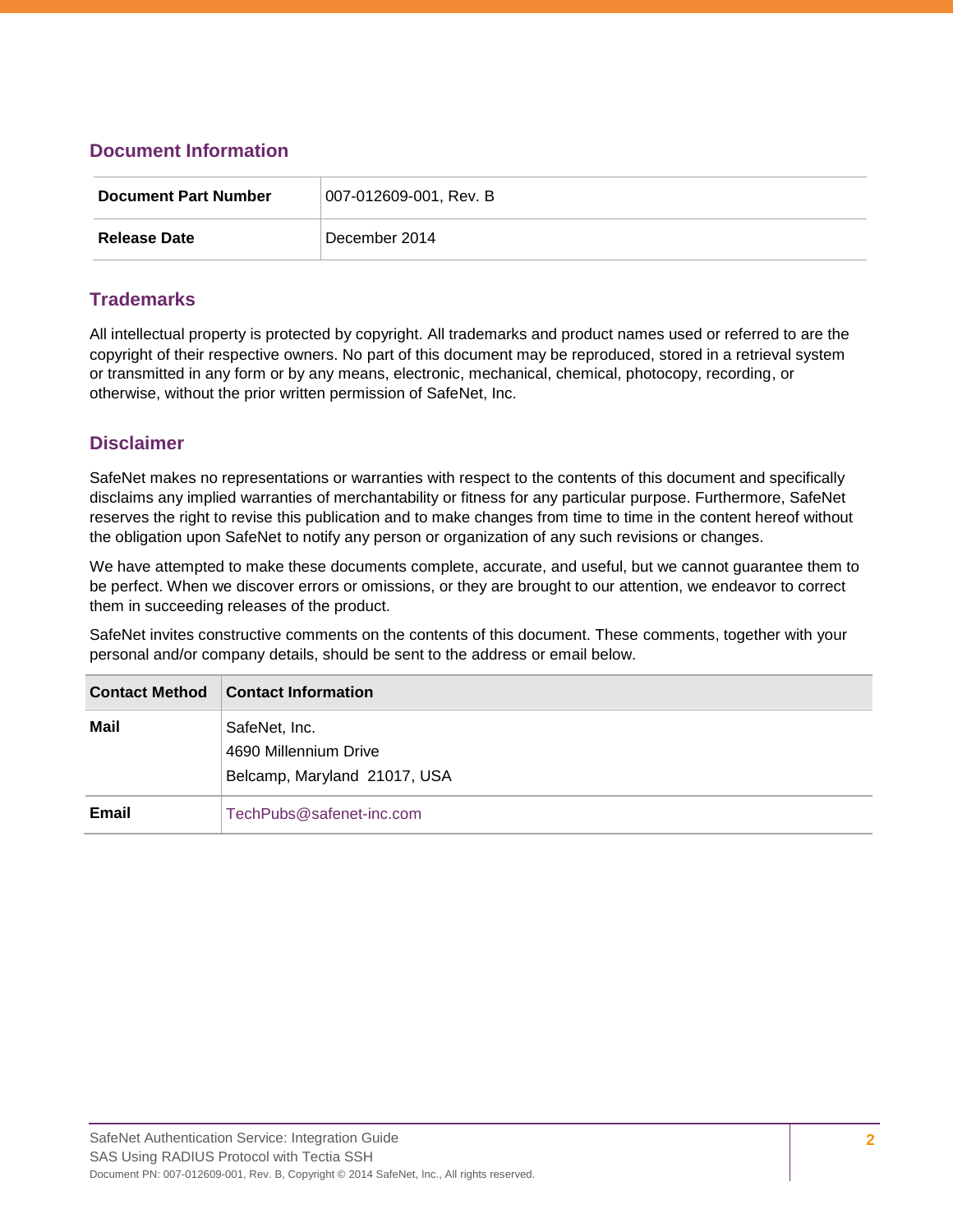# **Contents**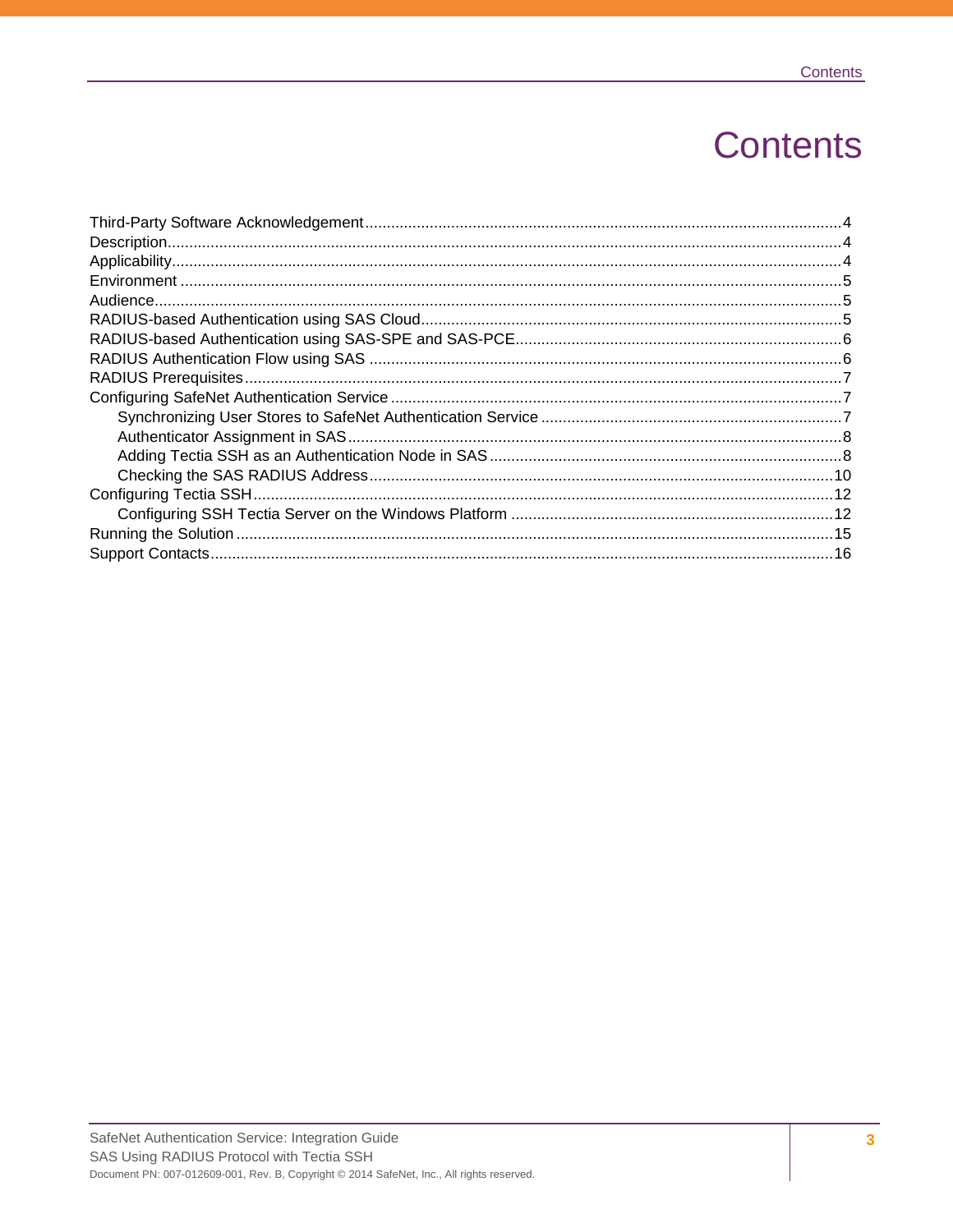### <span id="page-3-0"></span>Third-Party Software Acknowledgement

This document is intended to help users of SafeNet products when working with third-party software, such as Tectia SSH.

Material from third-party software is being used solely for the purpose of making instructions clear. Screen images and content obtained from third-party software will be acknowledged as such.

#### <span id="page-3-1"></span>**Description**

SafeNet Authentication Service delivers a fully automated, versatile, and strong authentication-as-a-service solution.

With no infrastructure required, SafeNet Authentication Service provides smooth management processes and highly flexible security policies, token choice, and integration APIs.

Enterprises and government organizations around the world use Tectia SSH client and server to secure their critical IT processes, including impromptu and automated file transfers, as well as remote systems administration. Tectia SSH offers the features, reliability, and manageability that are simply not available with the open source solutions.

ConnectSecure is an advanced Tectia SSH client that makes automation easy. ConnectSecure is ideal for adding encryption to the existing automated file transfer processes and makes it easy for your application developers to use encryption. ConnectSecure is fully interoperable with open source Secure Shell and other standards compliant implementations—so no worries about connecting with business partners or within a heterogeneous network.

This document describes how to:

- Deploy multi-factor authentication (MFA) options in Tectia SSH using SafeNet OTP authenticators managed by SafeNet Authentication Service.
- Configure Tectia SSH to work with SafeNet Authentication Service in RADIUS mode.

It is assumed that the Tectia SSH environment is already configured and working with static passwords prior to implementing multi-factor authentication using SafeNet Authentication Service.

Tectia SSH can be configured to support multi-factor authentication in several modes. The RADIUS protocol will be used for the purpose of working with SafeNet Authentication Service.

## <span id="page-3-2"></span>**Applicability**

The information in this document applies to:

- **SafeNet Authentication Service (SAS)** SafeNet's cloud-based authentication service.
- **SafeNet Authentication Service – Service Provider Edition (SAS-SPE)** A server version that is used by Service Providers to deploy instances of SafeNet Authentication Service.
- **SafeNet Authentication Service – Private Cloud Edition (SAS-PCE)** A server version that is used to deploy the solution on-premises in the organization.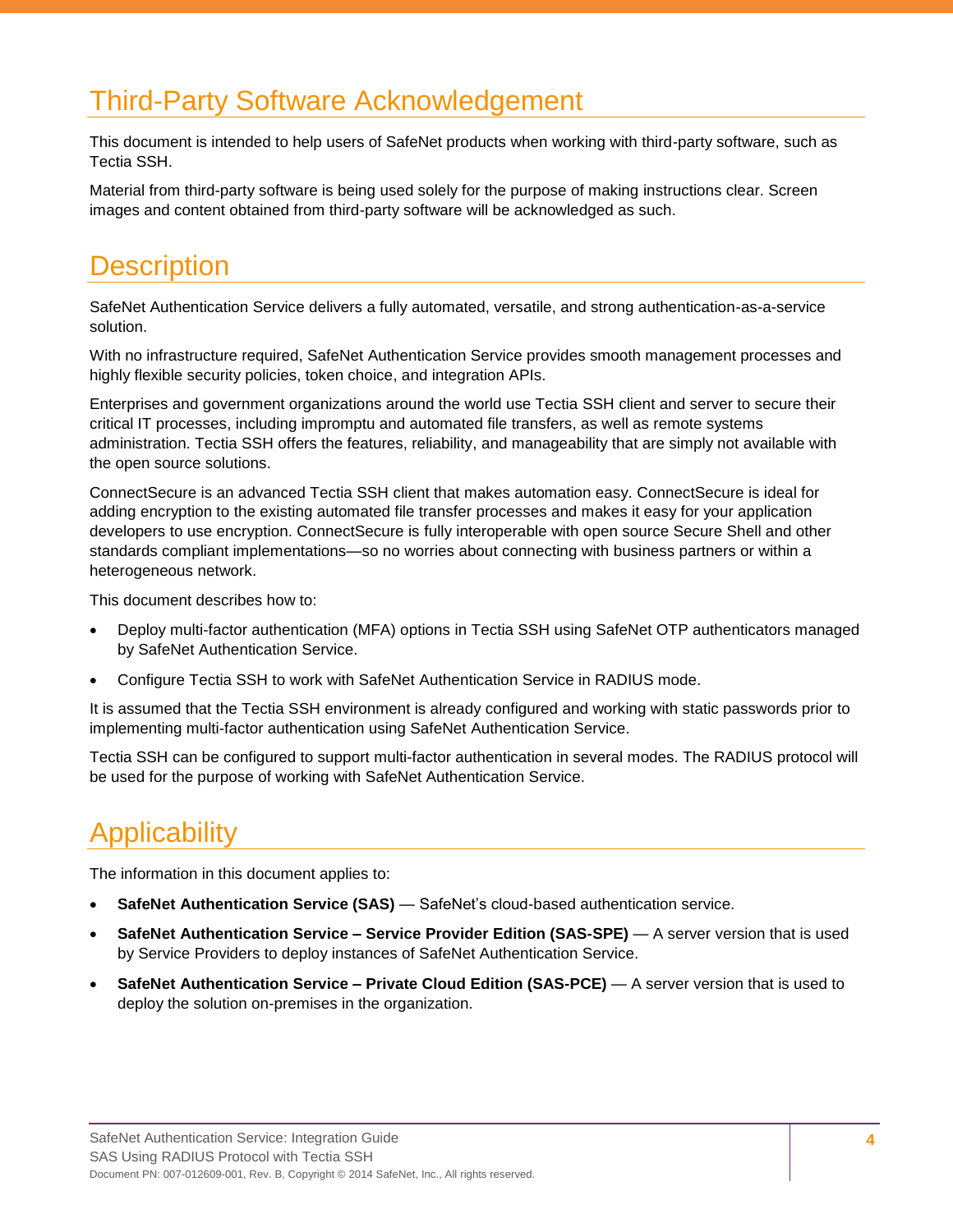### <span id="page-4-0"></span>**Environment**

The integration environment that was used in this document is based on the following software versions:

- **SafeNet Authentication Service (SAS)**  SafeNet's cloud-based authentication service
- **Tectia SSH Server 6.4.6.215**
- **Tectia SSH Client 6.4.6.215**
- **Tectia SSH ConnectSecure Client 6.4.6.215**

### <span id="page-4-1"></span>Audience

This document is targeted to system administrators who are familiar with Tectia SSH and are interested in adding multi-factor authentication capabilities using SafeNet Authentication Service.

# <span id="page-4-2"></span>RADIUS-based Authentication using SAS Cloud

SAS Cloud provides two RADIUS mode topologies:

 **SAS cloud hosted RADIUS service** – A RADIUS service that is already implemented in the SAS cloud environment and can be used without any installation or configuration requirements.



 **Local RADIUS hosted on-premises** - A RADIUS agent that is implemented in the existing customer's RADIUS environment. The agent forwards the RADIUS authentication requests to the SAS cloud environment. The RADIUS agent can be implemented on a Microsoft NPS/IAS or FreeRADIUS server.



SafeNet: Authentication SERVICE

For more information on how to install and configure SAS Agent for IAS/NPS, refer to: <http://www2.safenet-inc.com/sas/implementation-guides/sfnt-updates/SAS-Agents-IASNPS.pdf>

For more details on how to install and configure FreeRADIUS*,* refer to the *SAS FreeRADIUS Agent Configuration Guide*.

This document demonstrates the solution using the SAS cloud hosted RADIUS service.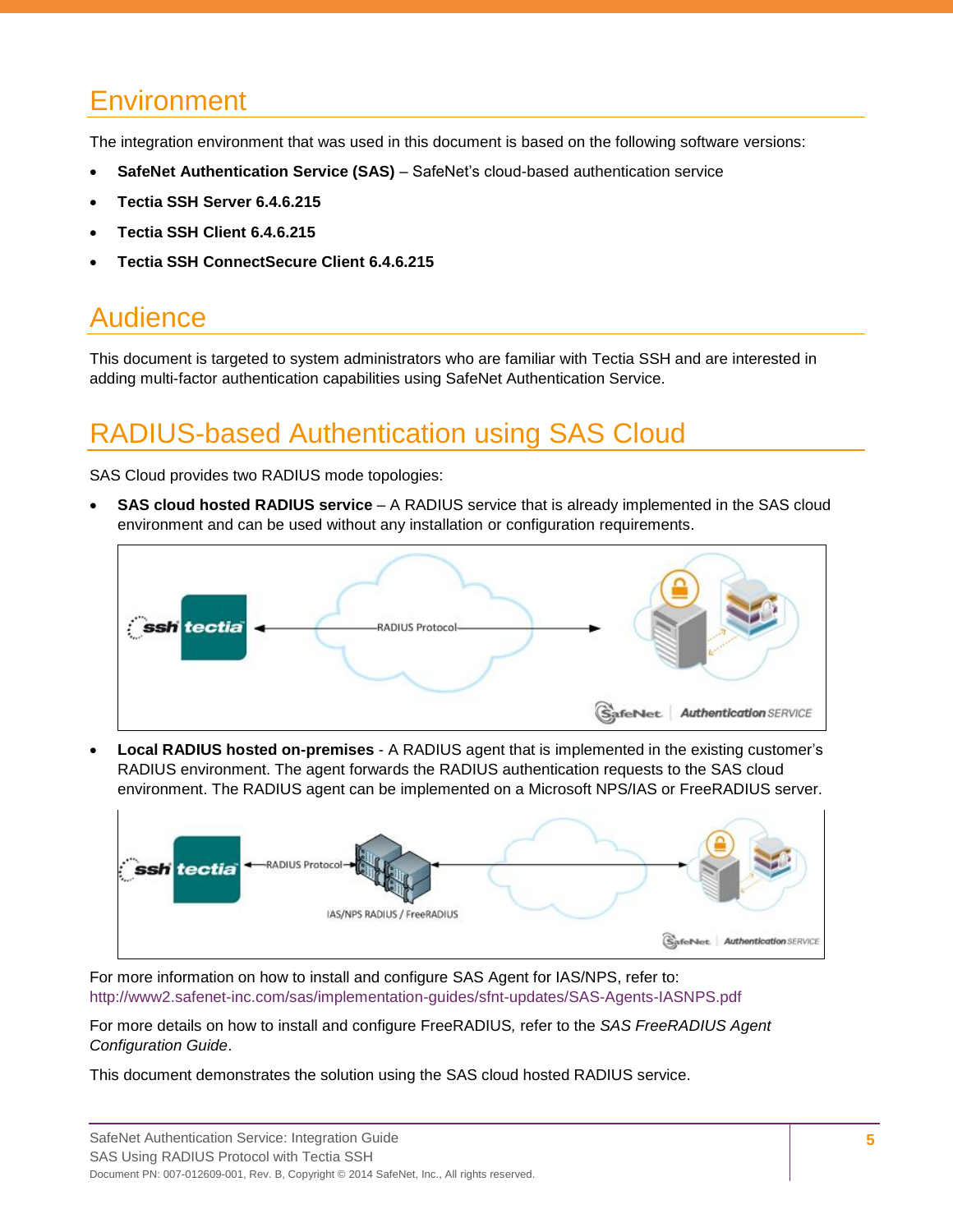# <span id="page-5-0"></span>RADIUS-based Authentication using SAS-SPE and SAS-PCE

In addition to the pure cloud-based offering, SafeNet Authentication Service comes with two on-premises versions:

- **SafeNet Authentication Service – Service Provider Edition (SPE)**  An on-premises version of SafeNet Authentication Service targeted at service providers interested in hosting SAS in their data center.
- **SafeNet Authentication Service Private Cloud Edition (PCE)** An on-premises version of SafeNet Authentication Service targeted at organizations interested in hosting SAS in their private cloud environment.

For both on-premises versions, SAS can be integrated with the following solutions that serve as local RADIUS servers:

 **Microsoft Network Policy Server (MS-NPS) or the legacy Microsoft Internet Authentication Service (MS-IAS)** — SafeNet Authentication Service is integrated with the local RADIUS servers using a special onpremises agent called SAS Agent for Microsoft IAS and NPS.

For more information on how to install and configure the SAS Agent for Microsoft IAS and NPS, refer to the following document:

<http://www2.safenet-inc.com/sas/implementation-guides/sfnt-updates/SAS-Agents-IASNPS.pdf>

 **FreeRADIUS** — The SAS FreeRADIUS Agent is a strong authentication agent that is able to communicate with SAS through the RADIUS protocol.

For more information on how to install and configure the SAS FreeRADIUS Agent, refer to the [SafeNet](https://serviceportal.safenet-inc.com/)  [Support Portal.](https://serviceportal.safenet-inc.com/)

### <span id="page-5-1"></span>RADIUS Authentication Flow using SAS

SafeNet Authentication Service communicates with a large number of VPN and access-gateway solutions using the RADIUS protocol.

The image below describes the dataflow of a multi-factor authentication transaction for Tectia SSH.



- 1. A user attempts to log on to Tectia SSH using an OTP authenticator.
- 2. Tectia SSH sends a RADIUS request with the user's credentials to SafeNet Authentication Service for validation.
- 3. The SAS authentication reply is sent back to Tectia SSH.
- 4. The user is granted or denied access to Tectia SSH based on the OTP value calculation results from SAS.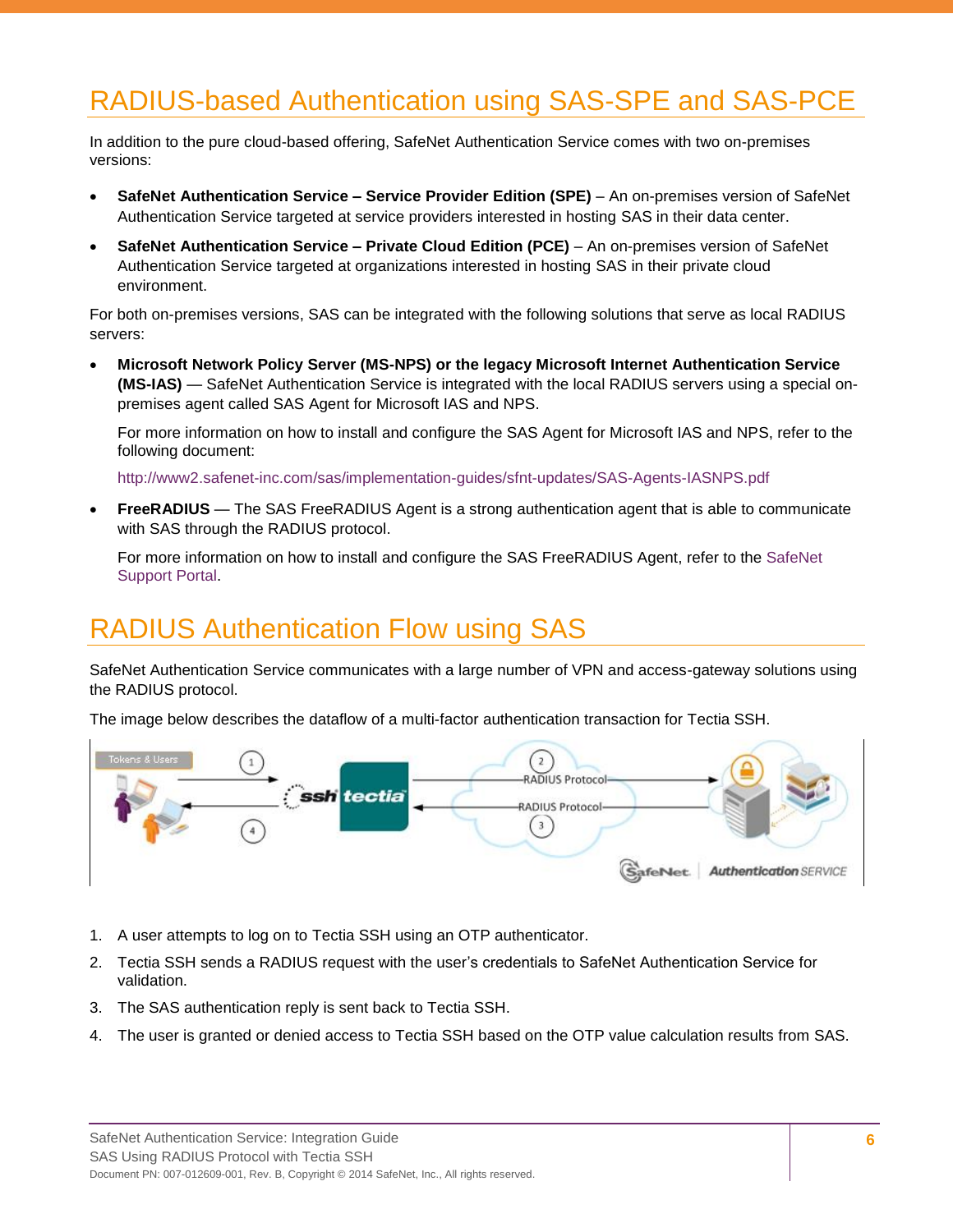# <span id="page-6-0"></span>RADIUS Prerequisites

To enable SafeNet Authentication Service to receive RADIUS requests from Tectia SSH, ensure the following:

- End users can authenticate through the Tectia SSH environment with a static password before configuring Tectia SSH to use RADIUS authentication.
- Ports 1812/1813 are open to and from Tectia SSH.
- A shared secret key has been selected, providing an added layer of security by supplying an indirect reference to a shared secret key. It is used by a mutual agreement between the RADIUS server and the RADIUS client for encryption, decryption, and digital signature purposes.

### <span id="page-6-1"></span>Configuring SafeNet Authentication Service

The deployment of multi-factor authentication using SAS with Tectia SSH using the RADIUS protocol requires:

- Synchronizing user stores to SAS
- Authenticator assignment in SAS
- Adding Tectia SSH as an Authentication Node in SAS
- Checking the SAS RADIUS IP address

#### <span id="page-6-2"></span>Synchronizing User Stores to SafeNet Authentication Service

Before SAS can authenticate any user in your organization, you must create a user store in SAS that reflects the users that would need to use multi-factor authentication. User records are created in the SAS user store using one of the following methods:

- Manually, one user at a time using the **Create User** shortcut
- Manually, by importing one or more user records via a flat file
- Automatically, by synchronizing with your Active Directory/LDAP server using the SAS Synchronization Agent

For further details on importing users to SafeNet Authentication Service, refer to the section on "creating users" in the *SafeNet Authentication Service Subscriber Account Operator Guide*.

[http://www2.safenet-inc.com/sas/implementation-guides/sfnt-updates/SAS-SPE-](http://www2.safenet-inc.com/sas/implementation-guides/sfnt-updates/SAS-SPE-SubscriberAccountOperatorGuide.pdf)[SubscriberAccountOperatorGuide.pdf](http://www2.safenet-inc.com/sas/implementation-guides/sfnt-updates/SAS-SPE-SubscriberAccountOperatorGuide.pdf)

All SafeNet Authentication Service documentation can be found on the [SafeNet Knowledge Base](http://www2.safenet-inc.com/sas/implementation-guides.html) site.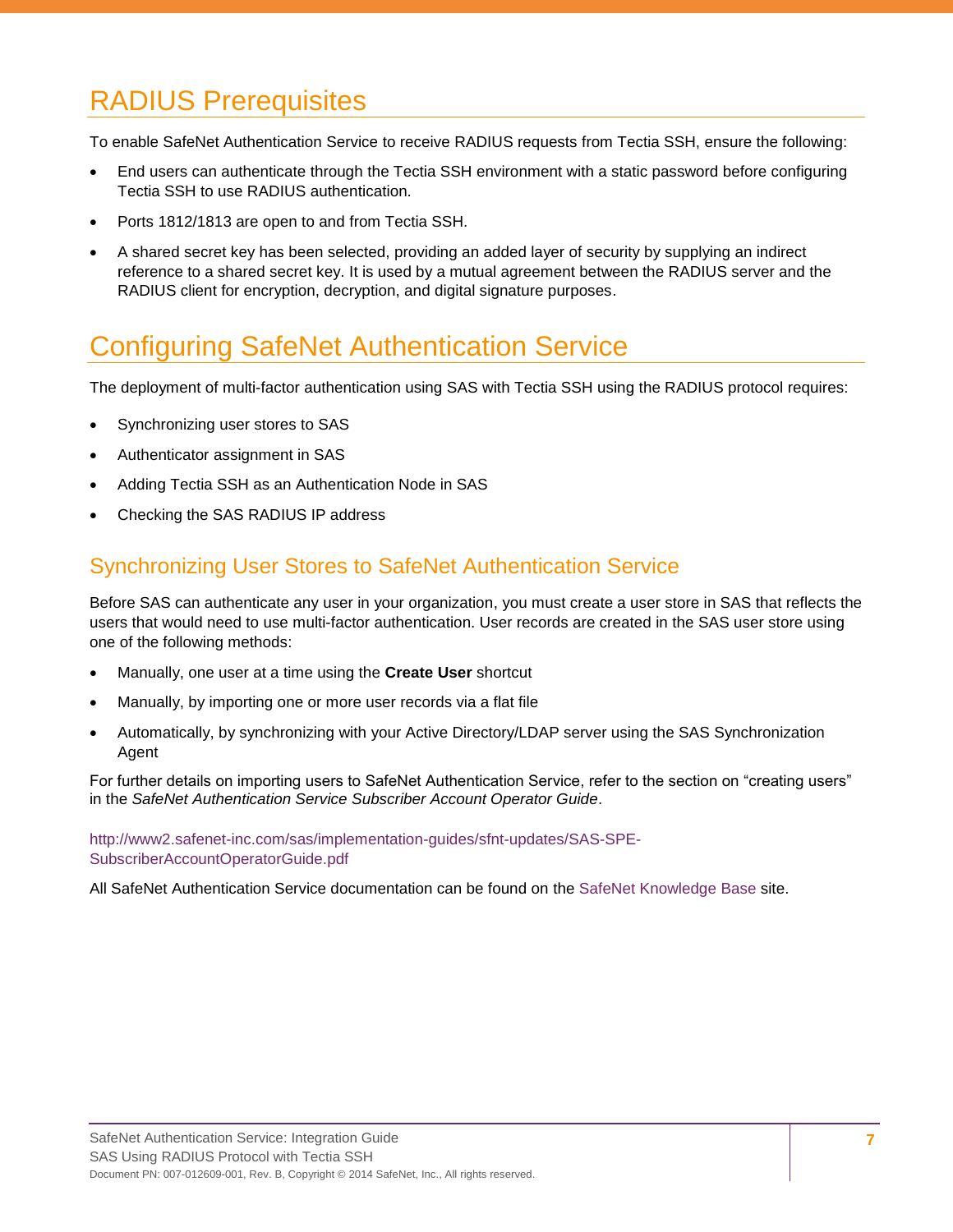#### <span id="page-7-0"></span>Authenticator Assignment in SAS

SAS supports a number of authentication methods that can be used as second authentication factor for users who are authenticating through Tectia SSH.

The following authenticators are supported:

- eToken PASS
- SMS tokens
- MP-1 software token
- MobilePASS

Authenticators can be assigned to users in two ways:

- **Manual provisioning** Assign an authenticator to users one by one.
- **Provisioning rules** The administrator can set provisioning rules in SAS so that the rules will be triggered when group memberships and other user attributes change; an authenticator will be assigned automatically to the user.

Refer to "provisioning rules" in the *SafeNet Authentication Service - Subscriber Account Operator Guide* to learn how to provision the different authentication methods to the users in the SAS user store.

[http://www2.safenet-inc.com/sas/implementation-guides/sfnt-updates/SAS-SPE-](http://www2.safenet-inc.com/sas/implementation-guides/sfnt-updates/SAS-SPE-SubscriberAccountOperatorGuide.pdf)[SubscriberAccountOperatorGuide.pdf](http://www2.safenet-inc.com/sas/implementation-guides/sfnt-updates/SAS-SPE-SubscriberAccountOperatorGuide.pdf)

#### <span id="page-7-1"></span>Adding Tectia SSH as an Authentication Node in SAS

Add a RADIUS entry in the SAS **Authentication Nodes** module to prepare it to receive RADIUS authentication requests from Tectia SSH. You will need the IP address of Tectia SSH and the shared secret to be used by both SAS and Tectia SSH.

#### **To add an Authentication Node in SAS:**

1. Log in to the SAS console with an Operator account.

| Shortcuts<br>$\blacktriangleleft$ | Manage: IMC inc.       |                                |               |           |               |                         |                     |                  |           |                    |              |               |              |           |                                       |
|-----------------------------------|------------------------|--------------------------------|---------------|-----------|---------------|-------------------------|---------------------|------------------|-----------|--------------------|--------------|---------------|--------------|-----------|---------------------------------------|
| O Create User                     | <b>SNAPSHOT</b>        | <b>ASSIGNMENT</b>              | <b>TOKENS</b> |           | <b>GROUPS</b> | <b>REPORTS</b>          | <b>SELF-SERVICE</b> | <b>OPERATORS</b> |           | <b>POLICY</b>      | <b>COMMS</b> |               |              |           |                                       |
|                                   |                        | <b>Authentication Activity</b> |               |           |               |                         |                     |                  |           |                    |              |               |              |           | Ⅲ 0 ÷                                 |
| <b>Authentication Metrics</b>     |                        |                                |               |           |               |                         |                     |                  |           |                    |              | $\Theta$ -PH  |              |           |                                       |
|                                   | Token States           |                                |               |           |               |                         |                     |                  |           |                    |              |               | $\Theta$ -DH |           |                                       |
|                                   | <u>்.</u>              | <b>SMS Credits</b>             |               |           |               |                         |                     |                  |           |                    |              |               |              |           | $\Theta$ -PH                          |
|                                   | ۰                      | <b>Allocation</b>              |               |           |               |                         |                     |                  |           |                    |              |               |              |           | ⊞ +                                   |
|                                   | <b>Transaction Log</b> |                                |               |           |               |                         |                     |                  |           |                    |              |               |              |           |                                       |
|                                   | Service Start:         | 2013-07-17                     |               |           | Service Stop: | 2016-02-05              |                     |                  |           |                    |              |               |              |           |                                       |
|                                   | Item                   | Capacity                       | KT            | $RB-1$    | MP-1/SMS      | <b>ICE MP-</b><br>1/SMS | GRID                | <b>SecurID</b>   | OATH      | <b>SMS Credits</b> | Password     | <b>RADIUS</b> | GOLD         | eToken    | MobilePASS                            |
|                                   | Maximum                | $\mathbf{1}$                   | $\circ$       | $\bullet$ | 5             | $\bullet$               | $\bullet$           | $\circ$          | $\bullet$ | $\bullet$          | $\bullet$    | $\bullet$     | $\circ$      | $\bullet$ | $\bullet$                             |
|                                   | In Use                 | $\mathbf{1}$                   | $\circ$       | $\circ$   | $\circ$       | $\circ$                 | $\circ$             | $\circ$          | $\circ$   | ۰                  | $\mathbf{1}$ | $\circ$       | $\circ$      | $\circ$   | $\bullet$                             |
|                                   |                        | References                     |               |           |               |                         |                     |                  |           |                    |              |               |              |           | $\Theta$ -PH                          |
|                                   |                        |                                |               |           |               |                         |                     |                  |           |                    |              |               |              |           | <b>N</b> Powered by<br><b>SafeNet</b> |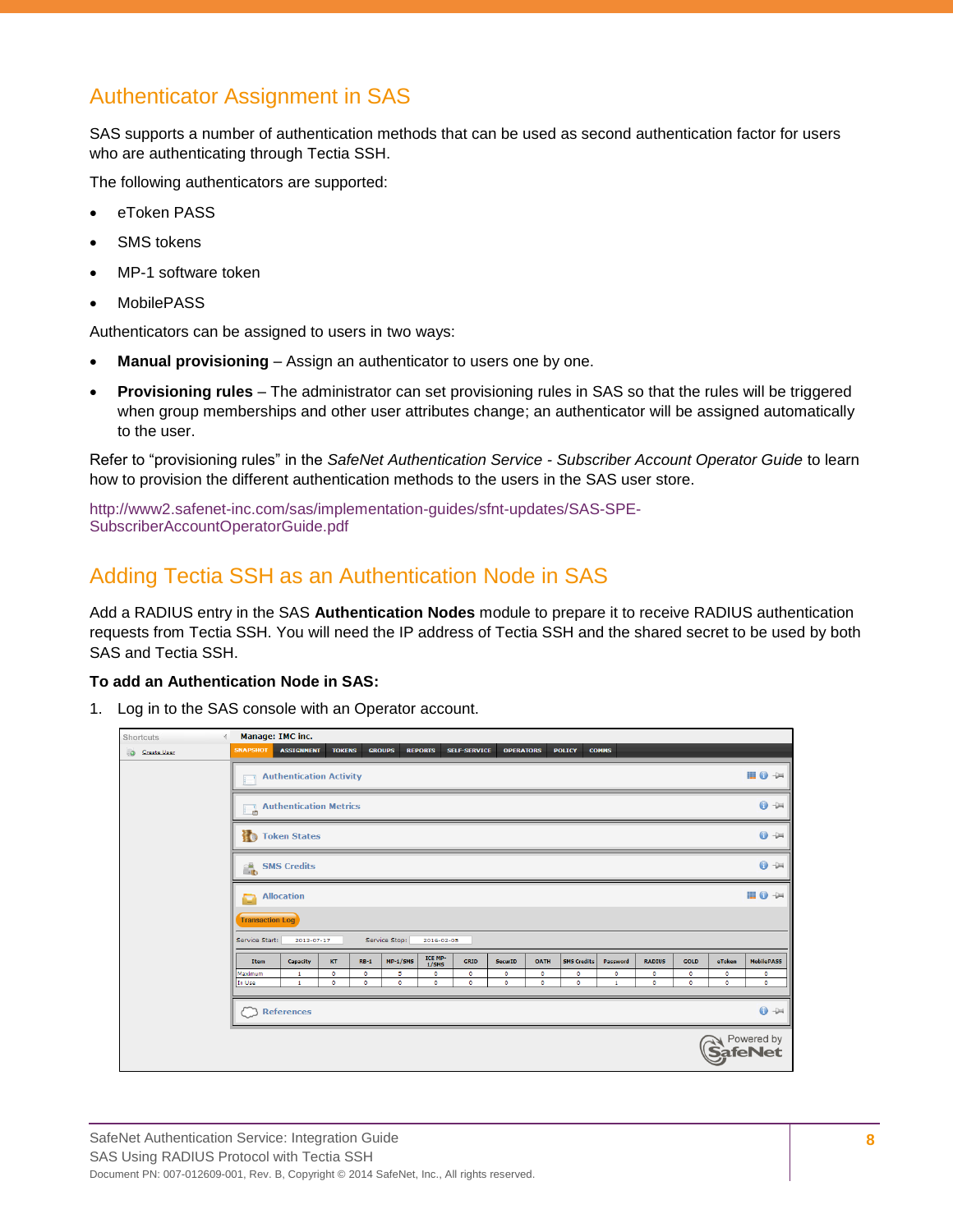2. Click the **COMMS** tab, and then select the **Auth Nodes** module.

| Shortcuts                     | Manage: IMC inc. |                                  |               |               |                |                     |                  |               |              |                                       |
|-------------------------------|------------------|----------------------------------|---------------|---------------|----------------|---------------------|------------------|---------------|--------------|---------------------------------------|
| Create User                   | <b>SNAPSHOT</b>  | <b>ASSIGNMENT</b>                | <b>TOKENS</b> | <b>GROUPS</b> | <b>REPORTS</b> | <b>SELF-SERVICE</b> | <b>OPERATORS</b> | <b>POLICY</b> | <b>COMMS</b> |                                       |
| <b>Exercise List Accounts</b> |                  | <b>Communications</b>            |               |               |                |                     |                  |               |              | $0 + 4$                               |
|                               |                  | <b>Authentication Processing</b> |               |               |                |                     |                  |               |              | Ⅲ 0 ÷                                 |
|                               |                  | <b>Auth Nodes</b>                |               |               |                |                     |                  |               |              | Ⅲ 0 ÷                                 |
|                               |                  | SAML Service Providers           |               |               |                |                     |                  |               |              | $\frac{1}{2}$                         |
|                               |                  | <b>Custom Branding</b>           |               |               |                |                     |                  |               |              | $\Theta$ -Di                          |
|                               |                  |                                  |               |               |                |                     |                  |               |              | <b>N</b> Powered by<br><b>SafeNet</b> |

3. In the **Auth Nodes** module, click the **Auth Nodes** link.

| $\mathbb{H}$ 0 $\rightarrow$                                             |
|--------------------------------------------------------------------------|
|                                                                          |
| Description                                                              |
| Create and configure SafeNet Authentication Service Authentication Nodes |
|                                                                          |

#### 4. Click **Add**.

| <b>Auth Nodes</b>                                                                                                                                                                                                                                                                                                                                                 |                             |                                                                          |                            |                     | = |  |  |  |  |  |
|-------------------------------------------------------------------------------------------------------------------------------------------------------------------------------------------------------------------------------------------------------------------------------------------------------------------------------------------------------------------|-----------------------------|--------------------------------------------------------------------------|----------------------------|---------------------|---|--|--|--|--|--|
| Auth Nodes:                                                                                                                                                                                                                                                                                                                                                       |                             |                                                                          |                            |                     |   |  |  |  |  |  |
| Task<br>Description                                                                                                                                                                                                                                                                                                                                               |                             |                                                                          |                            |                     |   |  |  |  |  |  |
| <b>Auth Nodes</b>                                                                                                                                                                                                                                                                                                                                                 |                             | Create and configure SafeNet Authentication Service Authentication Nodes |                            |                     |   |  |  |  |  |  |
| <b>Auth Nodes:</b><br>Using the RADIUS protocol over the internet provides limited security of the traffic between the organization's data center and the authentication service. For improved security<br>and for alternatives to RADIUS traffic, please refer to the recommendations included in the SafeNet Authentication Service Administrator quide.<br>Add | <b>Change Log</b><br>Cancel |                                                                          |                            |                     |   |  |  |  |  |  |
| Primary RADIUS Server IP:                                                                                                                                                                                                                                                                                                                                         | 109.73.120.148:1812         | Primary SafeNet Authentication<br>Service Agent DNS:                     | agent1.safenet-inc.com:443 | Max. Auth Nodes: 10 |   |  |  |  |  |  |
| Failover RADIUS Server IP:                                                                                                                                                                                                                                                                                                                                        | 69.20.230.201:1812          | <b>Failover SafeNet Authentication</b><br>Service Agent DNS:             | agent2.safenet-inc.com:443 |                     |   |  |  |  |  |  |
| No Records                                                                                                                                                                                                                                                                                                                                                        |                             |                                                                          |                            |                     |   |  |  |  |  |  |

5. In the **Add Auth Nodes** section, complete the following fields, and then click **Save**:

| <b>Agent Description</b>                       | Enter a host description.                                         |
|------------------------------------------------|-------------------------------------------------------------------|
| <b>Host Name</b>                               | Enter the name of the host that will authenticate with SAS.       |
| Low IP Address In Range                        | Enter the IP address of the host that will authenticate with SAS. |
| <b>Configure FreeRADIUS</b><br>Synchronization | Select this option.                                               |
| <b>Shared Secret</b>                           | Enter the shared secret key.                                      |
| <b>Confirm Shared Secret</b>                   | Re-enter the shared secret key to confirm it.                     |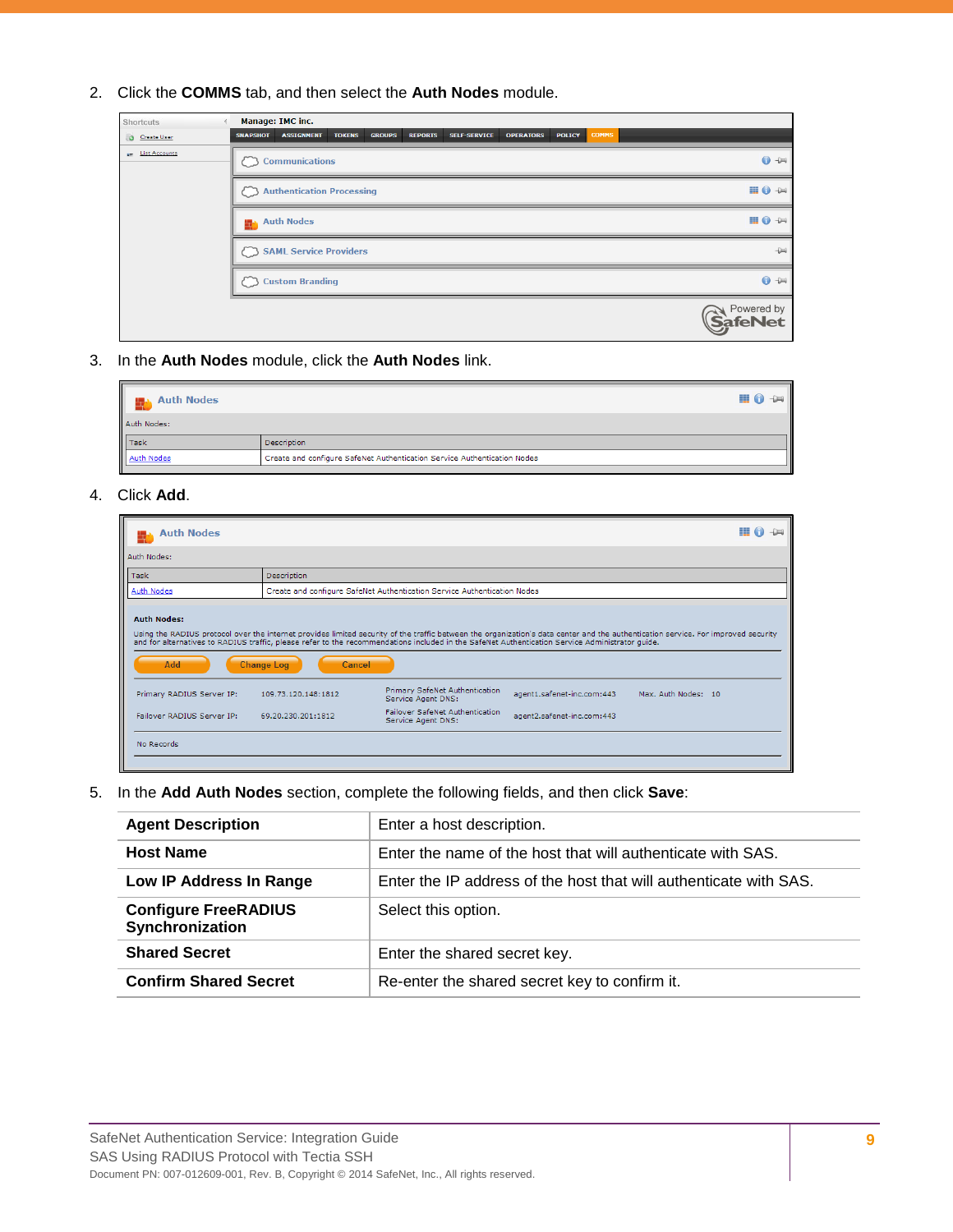| <b>Add Auth Node</b><br><b>Save</b><br>Cancel<br>Auth Nodes |                                                                                 |
|-------------------------------------------------------------|---------------------------------------------------------------------------------|
| Agent Description:                                          | Configure FreeRADIUS Synchronization                                            |
| Host Name:                                                  | Shared Secret:                                                                  |
| Low IP Address In Range:                                    | <b>Generate</b>                                                                 |
| High IP Address In Range:                                   | Confirm Shared Secret:                                                          |
| Exclude from PIN change requests                            | FreeRADIUS synchronization may take up to 5 minutes to propagate in the system. |

The Auth Node is added to the system.

| <b>Auth Nodes:</b>                                                                                                                                                               | Using the RADIUS protocol over the internet provides limited security of the traffic between the organization's data center and the authentication service. For improved security<br>and for alternatives to RADIUS traffic, please refer to the recommendations included in the SafeNet Authentication Service Administrator guide. |                    |                                                                                                                  |                                             |      |        |  |  |  |  |  |  |
|----------------------------------------------------------------------------------------------------------------------------------------------------------------------------------|--------------------------------------------------------------------------------------------------------------------------------------------------------------------------------------------------------------------------------------------------------------------------------------------------------------------------------------|--------------------|------------------------------------------------------------------------------------------------------------------|---------------------------------------------|------|--------|--|--|--|--|--|--|
| Add<br><b>Change Log</b><br><b>Cancel</b><br>Primary SafeNet Authentication<br>Max. Auth<br>agent1.safenet-inc.com:443<br>Primary RADIUS Server IP:<br>109.73.120.148:1812<br>10 |                                                                                                                                                                                                                                                                                                                                      |                    |                                                                                                                  |                                             |      |        |  |  |  |  |  |  |
| Failover RADIUS Server IP:                                                                                                                                                       | 69.20.230.201:1812                                                                                                                                                                                                                                                                                                                   |                    | Service Agent DNS:<br><b>Failover SafeNet Authentication</b><br>agent2.safenet-inc.com:443<br>Service Agent DNS: | Nodes:                                      |      |        |  |  |  |  |  |  |
| <b>Index</b>                                                                                                                                                                     | <b>Description</b>                                                                                                                                                                                                                                                                                                                   | <b>Host Name</b>   | <b>IP Address</b>                                                                                                | <b>FreeRADIUS</b><br><b>Synchronization</b> |      |        |  |  |  |  |  |  |
|                                                                                                                                                                                  | SSH_Server                                                                                                                                                                                                                                                                                                                           | 84.94.215.58       | 84.94.215.58                                                                                                     | True                                        | Edit | Remove |  |  |  |  |  |  |
| Displaying:                                                                                                                                                                      | to $1$ of $1$                                                                                                                                                                                                                                                                                                                        | $44.4 \rightarrow$ |                                                                                                                  |                                             |      |        |  |  |  |  |  |  |

#### <span id="page-9-0"></span>Checking the SAS RADIUS Address

Before adding SafeNet Authentication Service as a RADIUS server in Tectia SSH, check the IP address of the SAS RADIUS server. The IP address will then be added to Tectia SSH as a RADIUS server at a later stage.

#### **To check the IP address of the SAS RADIUS server:**

1. Log in to the SAS console with an Operator account.

| Shortcuts   | Manage: IMC inc.       |                                |               |               |               |                  |                     |                  |           |                    |              |               |             |           |                                |
|-------------|------------------------|--------------------------------|---------------|---------------|---------------|------------------|---------------------|------------------|-----------|--------------------|--------------|---------------|-------------|-----------|--------------------------------|
| Create User | <b>SNAPSHOT</b>        | <b>ASSIGNMENT</b>              | <b>TOKENS</b> | <b>GROUPS</b> |               | <b>REPORTS</b>   | <b>SELF-SERVICE</b> | <b>OPERATORS</b> |           | <b>POLICY</b>      | <b>COMMS</b> |               |             |           |                                |
|             |                        | <b>Authentication Activity</b> |               |               |               |                  |                     |                  |           |                    |              |               |             |           | Ⅲ 0 ÷                          |
|             |                        | <b>Authentication Metrics</b>  |               |               |               |                  |                     |                  |           |                    |              |               |             |           | $\mathbf{O}$ -DH               |
|             |                        | Token States                   |               |               |               |                  |                     |                  |           |                    |              |               |             |           | $0 +$                          |
|             | e.                     | <b>SMS Credits</b>             |               |               |               |                  |                     |                  |           |                    |              |               |             |           | $0 +$                          |
|             | <b>Allocation</b>      |                                |               |               |               |                  |                     |                  |           |                    |              |               |             |           | Ⅲ 0 ÷                          |
|             | <b>Transaction Log</b> |                                |               |               |               |                  |                     |                  |           |                    |              |               |             |           |                                |
|             | Service Start:         | 2013-07-17                     |               |               | Service Stop: | 2016-02-05       |                     |                  |           |                    |              |               |             |           |                                |
|             | <b>Item</b>            | Capacity                       | KT            | $RB-1$        | $MP-1/SMS$    | ICE MP-<br>1/SMS | GRID                | <b>SecurID</b>   | OATH      | <b>SMS Credits</b> | Password     | <b>RADIUS</b> | <b>GOLD</b> | eToken    | MobilePASS                     |
|             | Maximum                | $\mathbf{1}$                   | $\circ$       | $\circ$       | 5             | $\circ$          | $\bullet$           | $\bullet$        | $\circ$   | $\bullet$          | $\bullet$    | $\bullet$     | $\circ$     | $\circ$   | $\circ$                        |
|             | In Use                 | $\mathbf{1}$                   | $\bullet$     | $\bullet$     | $\bullet$     | $\circ$          | ۰                   | $\bullet$        | $\bullet$ | ۰                  | $\mathbf{1}$ | $\bullet$     | ۰           | $\bullet$ | $\bullet$                      |
|             |                        | <b>References</b>              |               |               |               |                  |                     |                  |           |                    |              |               |             |           | $\Theta$ -PH                   |
|             |                        |                                |               |               |               |                  |                     |                  |           |                    |              |               |             |           | N Powered by<br><b>SafeNet</b> |

2. Click the **COMMS** tab, and then select the **Auth Nodes** module.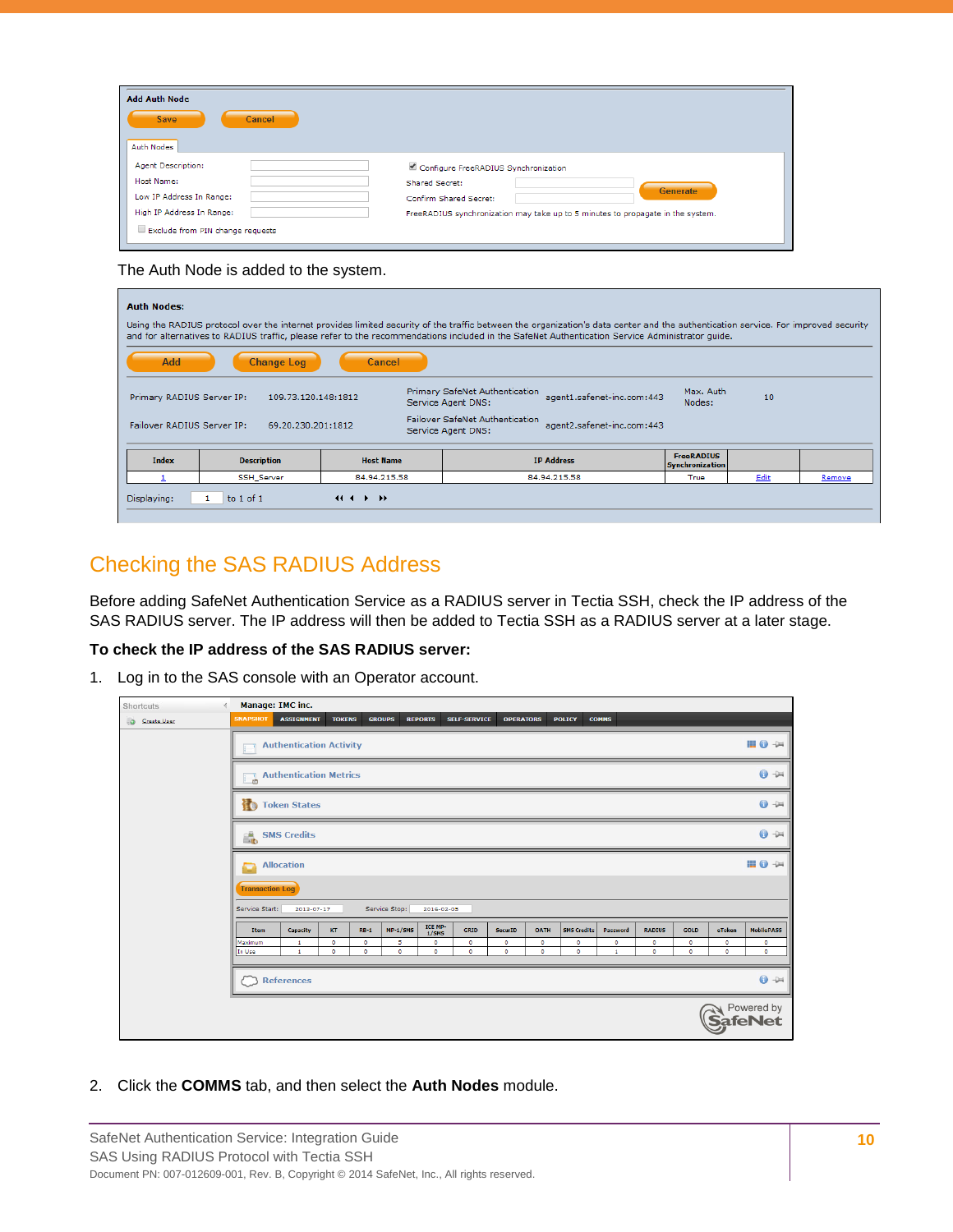| Shortcuts              |                          | <b>Manage: IMC inc.</b>          |               |               |                |                     |                  |               |              |                              |
|------------------------|--------------------------|----------------------------------|---------------|---------------|----------------|---------------------|------------------|---------------|--------------|------------------------------|
| $\circ$<br>Create User | <b>SNAPSHOT</b>          | <b>ASSIGNMENT</b>                | <b>TOKENS</b> | <b>GROUPS</b> | <b>REPORTS</b> | <b>SELF-SERVICE</b> | <b>OPERATORS</b> | <b>POLICY</b> | <b>COMMS</b> |                              |
| am List Accounts       |                          | <b>Communications</b>            |               |               |                |                     |                  |               |              | $0 +$                        |
|                        | $\overline{\phantom{a}}$ | <b>Authentication Processing</b> |               |               |                |                     |                  |               |              | Ⅲ 0 ÷                        |
|                        |                          | <b>EL</b> Auth Nodes             |               |               |                |                     |                  |               |              | Ⅲ 0 ÷                        |
|                        | M                        | <b>SAML Service Providers</b>    |               |               |                |                     |                  |               |              | $-1$                         |
|                        |                          | <b>Custom Branding</b>           |               |               |                |                     |                  |               |              | $\Theta$ -Di                 |
|                        |                          |                                  |               |               |                |                     |                  |               |              | Powered by<br><b>SafeNet</b> |

#### 3. Click the **Auth Nodes** link.

| <b>Auth Nodes</b>                                                        | H 0         |  |  |
|--------------------------------------------------------------------------|-------------|--|--|
| Auth Nodes:                                                              |             |  |  |
| Task<br>Auth Nodes                                                       | Description |  |  |
| Create and configure SafeNet Authentication Service Authentication Nodes |             |  |  |
|                                                                          |             |  |  |

The SAS RADIUS server details are displayed.

| <b>Auth Nodes:</b> |                                                                                                                                                                            |                               |                                                                                                                                                                                                                                                                                                                                      |                                      |      |        |  |  |
|--------------------|----------------------------------------------------------------------------------------------------------------------------------------------------------------------------|-------------------------------|--------------------------------------------------------------------------------------------------------------------------------------------------------------------------------------------------------------------------------------------------------------------------------------------------------------------------------------|--------------------------------------|------|--------|--|--|
|                    |                                                                                                                                                                            |                               | Using the RADIUS protocol over the internet provides limited security of the traffic between the organization's data center and the authentication service. For improved security<br>and for alternatives to RADIUS traffic, please refer to the recommendations included in the SafeNet Authentication Service Administrator quide. |                                      |      |        |  |  |
| Add                | <b>Change Log</b>                                                                                                                                                          | Cancel                        |                                                                                                                                                                                                                                                                                                                                      |                                      |      |        |  |  |
|                    | <b>Primary SafeNet Authentication</b><br>Max. Auth<br>agent1.safenet-inc.com:443<br>Primary RADIUS Server IP:<br>10<br>109.73.120.148:1812<br>Nodes:<br>Service Agent DNS: |                               |                                                                                                                                                                                                                                                                                                                                      |                                      |      |        |  |  |
|                    | <b>Failover SafeNet Authentication</b><br>agent2.safenet-inc.com:443<br>Failover RADIUS Server IP:<br>69.20.230.201:1812<br>Service Agent DNS:                             |                               |                                                                                                                                                                                                                                                                                                                                      |                                      |      |        |  |  |
| Index              | <b>Description</b>                                                                                                                                                         | <b>Host Name</b>              | <b>IP Address</b>                                                                                                                                                                                                                                                                                                                    | <b>FreeRADIUS</b><br>Synchronization |      |        |  |  |
|                    | <b>SSH_Server</b>                                                                                                                                                          | 84.94.215.58                  | 84.94.215.58                                                                                                                                                                                                                                                                                                                         | True                                 | Edit | Remove |  |  |
| Displaying:        | to $1$ of $1$                                                                                                                                                              | $\left\{ 4, 4, 6, 6 \right\}$ |                                                                                                                                                                                                                                                                                                                                      |                                      |      |        |  |  |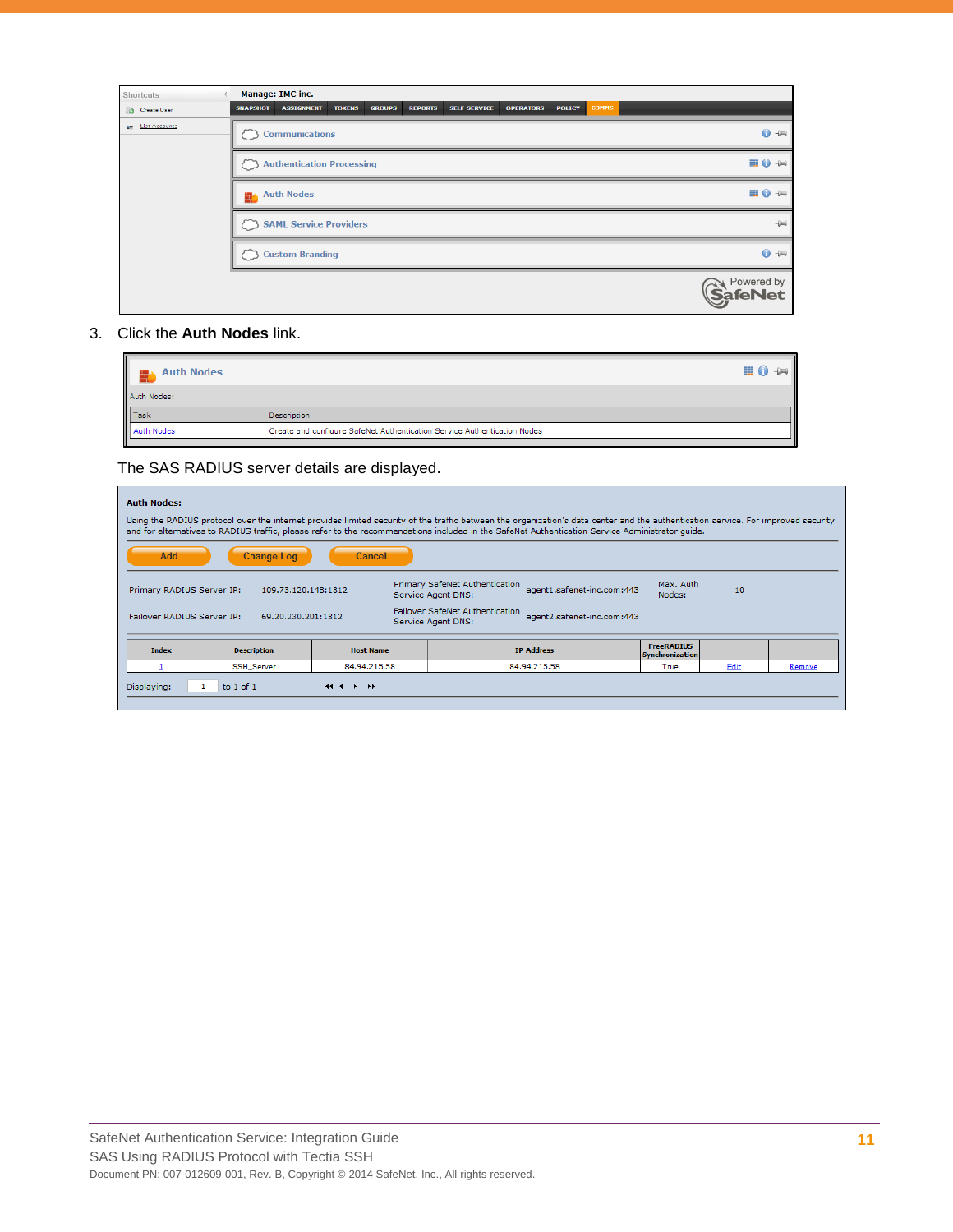### <span id="page-11-0"></span>Configuring Tectia SSH

Configuring Tectia SSH for RADIUS authentication requires configuring the SSH Tectia server on Windows.

#### <span id="page-11-1"></span>Configuring SSH Tectia Server on the Windows Platform

The Keyboard-Interactive Authentication with the RADIUS submethod is used to enable SafeNet Authentication Service authentication on the SSH Tectia server. The Tectia SSH Client cannot request any specific Keyboard-Interactive submethod if the Tectia SSH server allows several optional submethods. The order in which the submethods are offered depends on the server configuration.

- 1. Create a text file (for example, **secret.txt**) on the local computer containing the RADIUS server shared secret, and then save the file.
- 2. Launch the **Tectia Server Configuration** tool from **Start > Programs > SSH Tectia Server > SSH Tectia Server Configuration**.
- 3. On the **Tectia Server Configuration** window, in the left pane, click **Authentication**.

| <b>Q</b> Tectia Server Configuration                                                              |                                                                                                                                                                                                                                                                                                | H                        |
|---------------------------------------------------------------------------------------------------|------------------------------------------------------------------------------------------------------------------------------------------------------------------------------------------------------------------------------------------------------------------------------------------------|--------------------------|
| Tectia Server<br>-General                                                                         | <b>Authentication</b>                                                                                                                                                                                                                                                                          |                          |
| Proxy Rules<br>Domain Policy<br>-Password Cache<br>Identity                                       | Configure authentication methods.<br>Selectors Parameters                                                                                                                                                                                                                                      |                          |
| -Network<br>-Logging<br>-Certificate Validation<br>-Connections and Encryption<br>-Authentication | -Password Authentication<br>Allow password authentication<br>$\overline{\phantom{a}}$<br>seconds<br>Failure delay<br>Max tries                                                                                                                                                                 | $\overline{\phantom{a}}$ |
| i <sub></sub> Services                                                                            | Public-Key Authentication<br>$\Box$ Allow public-key authentication<br>$\Box$ Try all offered public keys<br>Authorization file<br>Authorized-keys directory<br>OpenSSH authorized-keys file<br>F Require DNS match                                                                            |                          |
|                                                                                                   | -GSSAPI-<br>Allow GSSAPI<br>$\Box$ Allow ticket forwarding                                                                                                                                                                                                                                     |                          |
|                                                                                                   | <b>Host-Based Authentication</b><br>F Require DNS match<br>Allow host-based authentication                                                                                                                                                                                                     |                          |
|                                                                                                   | -Keyboard-Interactive Authentication<br>$\overline{\mathsf{w}}$ Allow keyboard-interactive authentication<br>(1 configured)<br>Submethods<br>$\sqrt{2}$<br>$\mathbf{v}$ seconds<br>Failure delay<br>13.<br>Max tries<br>$\overline{\phantom{a}}$<br>-Password cache<br>F Enable password cache |                          |
| Up.<br>Add                                                                                        |                                                                                                                                                                                                                                                                                                |                          |
| Add Child<br>Down<br>Delete                                                                       |                                                                                                                                                                                                                                                                                                |                          |
| E<br>m                                                                                            | OK<br>Apply<br>Cancel                                                                                                                                                                                                                                                                          | Help                     |

*(The screen image above is from SSH Communications Security software. Trademarks are the property of their respective owners.)*

- 4. In the right pane, click the **Parameters** tab.
- 5. On the **Parameters** tab, under **Keyboard-Interactive Authentication**, perform the following steps:
	- a. Ensure that **Allow keyboard-interactive authentication** is selected (the default mode), and that other authentication methods are not selected.
	- b. Click **Submethods**.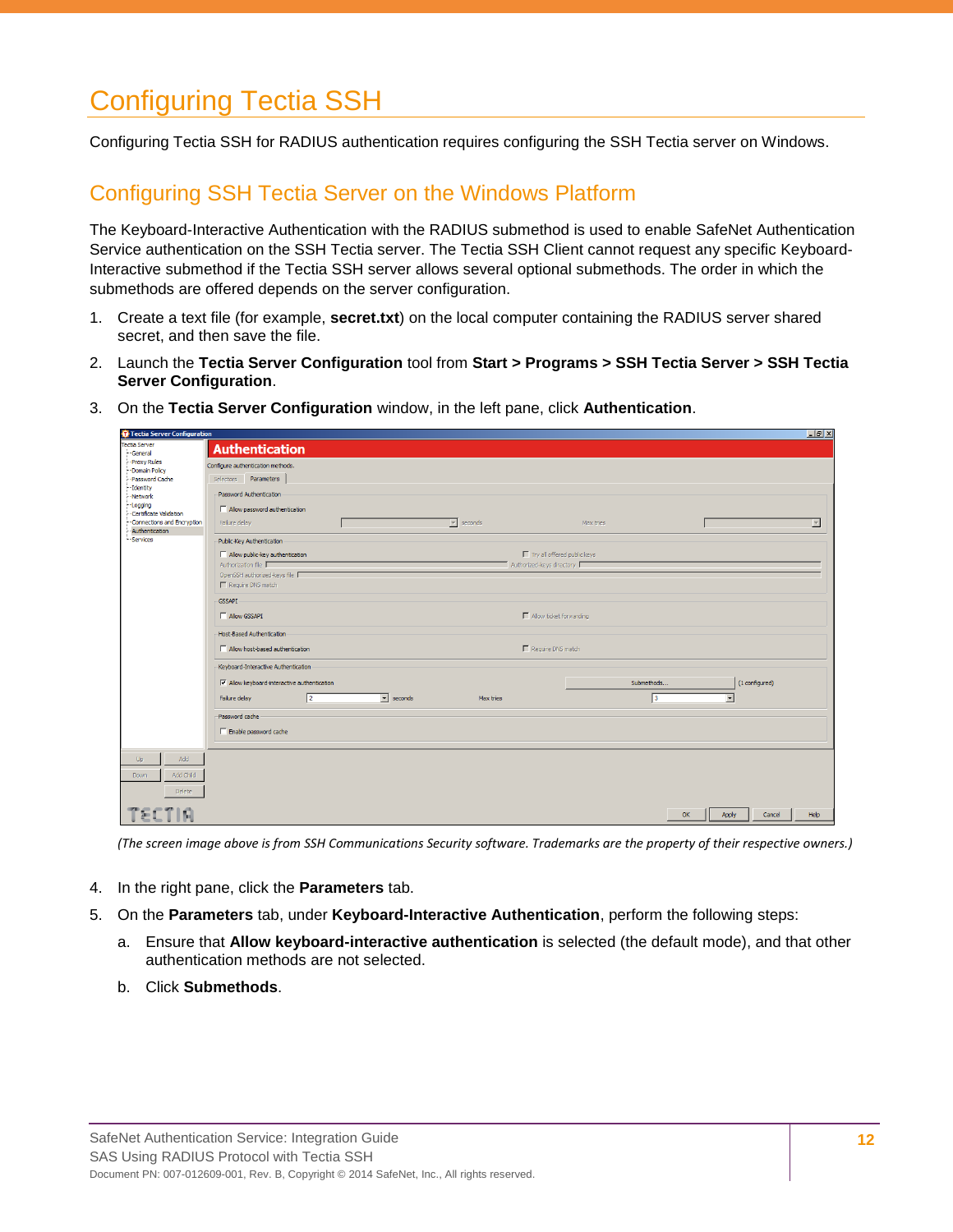c. On the **Keyboard-Interactive Submethods** window, click the **Password** tab, and then clear **Allow password over keyboard-interactive**.

| <b>O</b> Keyboard-Interactive Submethods | $\mathbf{x}$ |
|------------------------------------------|--------------|
| SecurID   RADIUS   Generic  <br>Password |              |
| Allow password over keyboard-interactive |              |
|                                          |              |
|                                          |              |
|                                          |              |
|                                          |              |
|                                          |              |
|                                          |              |
|                                          |              |
|                                          |              |
|                                          | Cancel<br>OK |

*(The screen image above is from SSH Communications Security software. Trademarks are the property of their respective owners.)*

d. On the **Keyboard-Interactive Submethods** window, click the **RADIUS** tab. Select **Allow RADIUS over keyboard-interactive**, and then click **Add**.

| <b>RADIUS</b><br>SecurID<br>Generic<br>M Allow RADIUS over keyboard-interactive<br><b>Address</b><br>Port<br>10.164.44.56 1812<br>Edit<br>Delete<br>Add<br>Up<br>Down<br>Cancel<br>OK |          | <b>O</b> Keyboard-Interactive Submethods |  |  |  |
|---------------------------------------------------------------------------------------------------------------------------------------------------------------------------------------|----------|------------------------------------------|--|--|--|
|                                                                                                                                                                                       | Password |                                          |  |  |  |
|                                                                                                                                                                                       |          |                                          |  |  |  |
|                                                                                                                                                                                       | Servers  |                                          |  |  |  |
|                                                                                                                                                                                       |          |                                          |  |  |  |
|                                                                                                                                                                                       |          |                                          |  |  |  |
|                                                                                                                                                                                       |          |                                          |  |  |  |
|                                                                                                                                                                                       |          |                                          |  |  |  |
|                                                                                                                                                                                       |          |                                          |  |  |  |
|                                                                                                                                                                                       |          |                                          |  |  |  |
|                                                                                                                                                                                       |          |                                          |  |  |  |
|                                                                                                                                                                                       |          |                                          |  |  |  |
|                                                                                                                                                                                       |          |                                          |  |  |  |
|                                                                                                                                                                                       |          |                                          |  |  |  |
|                                                                                                                                                                                       |          |                                          |  |  |  |

*(The screen image above is from SSH Communications Security software. Trademarks are the property of their respective owners.)*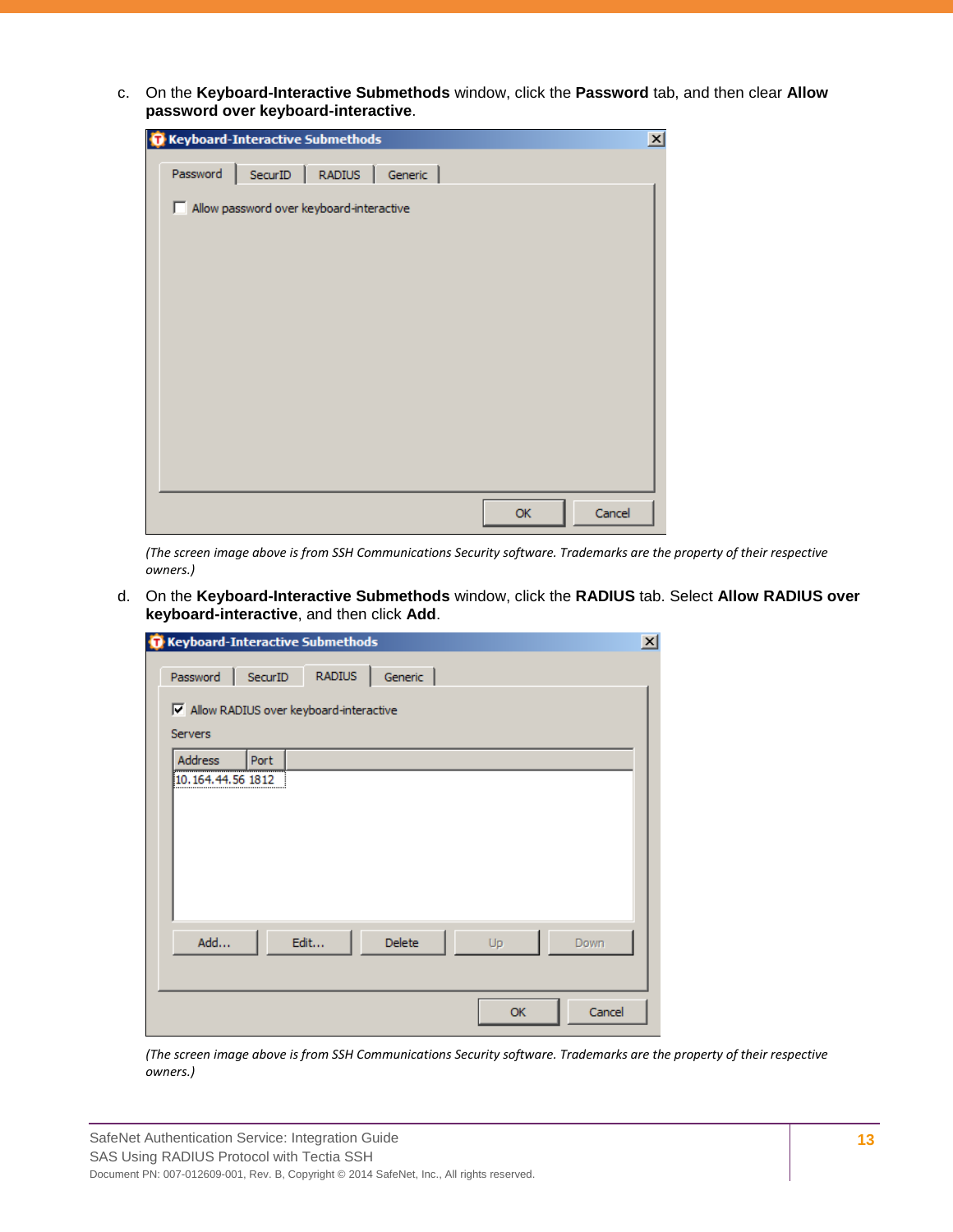e. On the **RADIUS Submethod** window, complete the following fields:

| <b>Shared secret file</b> | Click <b>Browse</b> and select the shared secret file. |  |  |
|---------------------------|--------------------------------------------------------|--|--|
| Address                   | Enter the IP address of the SAS server.                |  |  |
| Port                      | Enter 1812.                                            |  |  |

| <b>RADIUS Submethod</b> |      |    | $\cdot$ |
|-------------------------|------|----|---------|
| Shared secret file      |      |    | Browse  |
| <b>Address</b>          |      |    |         |
| Port                    | 1812 |    |         |
| Timeout                 | 10   |    |         |
| Client NAS identifier   |      |    |         |
|                         |      |    |         |
|                         |      | OK | Cancel  |

*(The screen image above is from SSH Communications Security software. Trademarks are the property of their respective owners.)*

- f. Click **OK** twice to return to the **Parameters** tab on the **Tectia Server Configuration** window.
- 6. Click **OK**.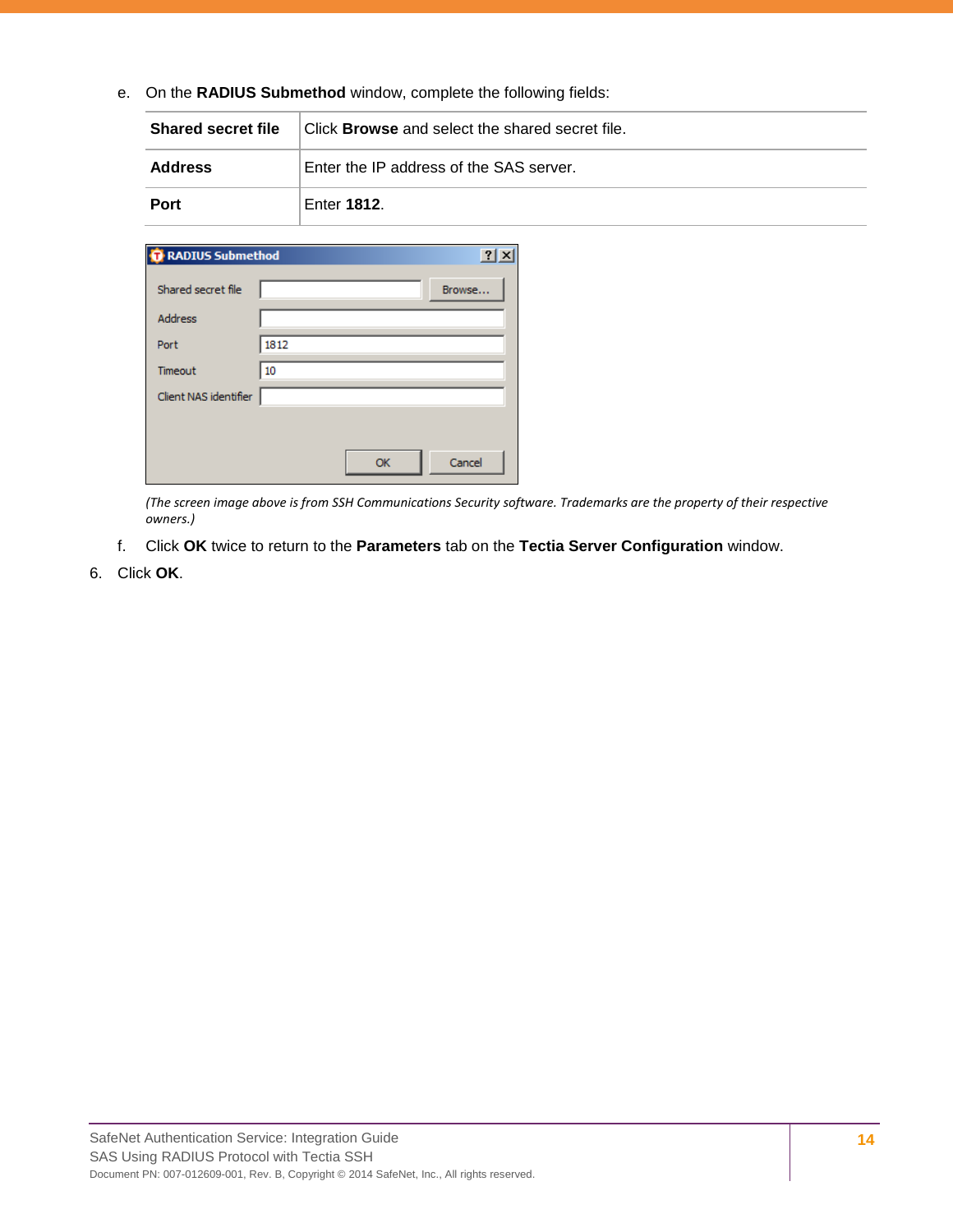# <span id="page-14-0"></span>Running the Solution

Once the configurations are completed on the Tectia SSH server, you can run the solution to check the RADIUS and Keyboard-Interactive authentication method. To test RADIUS authentication, a token should be assigned to the user in SAS.

- 1. Start the **Tectia SSH ConnectSecure Client** or the **Tectia SSH Client** application from **Start > Programs > Tectia ConnectSecure > Tectia SSH Terminal**.
- 2. On the **Tectia SSH Terminal** window, click **Quick Connect**.



*(The screen image above is from SSH Communications Security software. Trademarks are the property of their respective owners.)*

3. On the **Connect to Server** window, provide the following information, and then click **Connect**:

| <b>Host Name</b> | Enter the IP address of the Tectia SSH server. |  |
|------------------|------------------------------------------------|--|
| User Name        | Enter the user name.                           |  |

| <b>Connect to Server</b> |    |         |
|--------------------------|----|---------|
| Host Name:               |    | Connect |
| User Name:               |    | Cancel  |
| Port Number:             | 22 |         |

*(The screen image above is from SSH Communications Security software. Trademarks are the property of their respective owners.)*